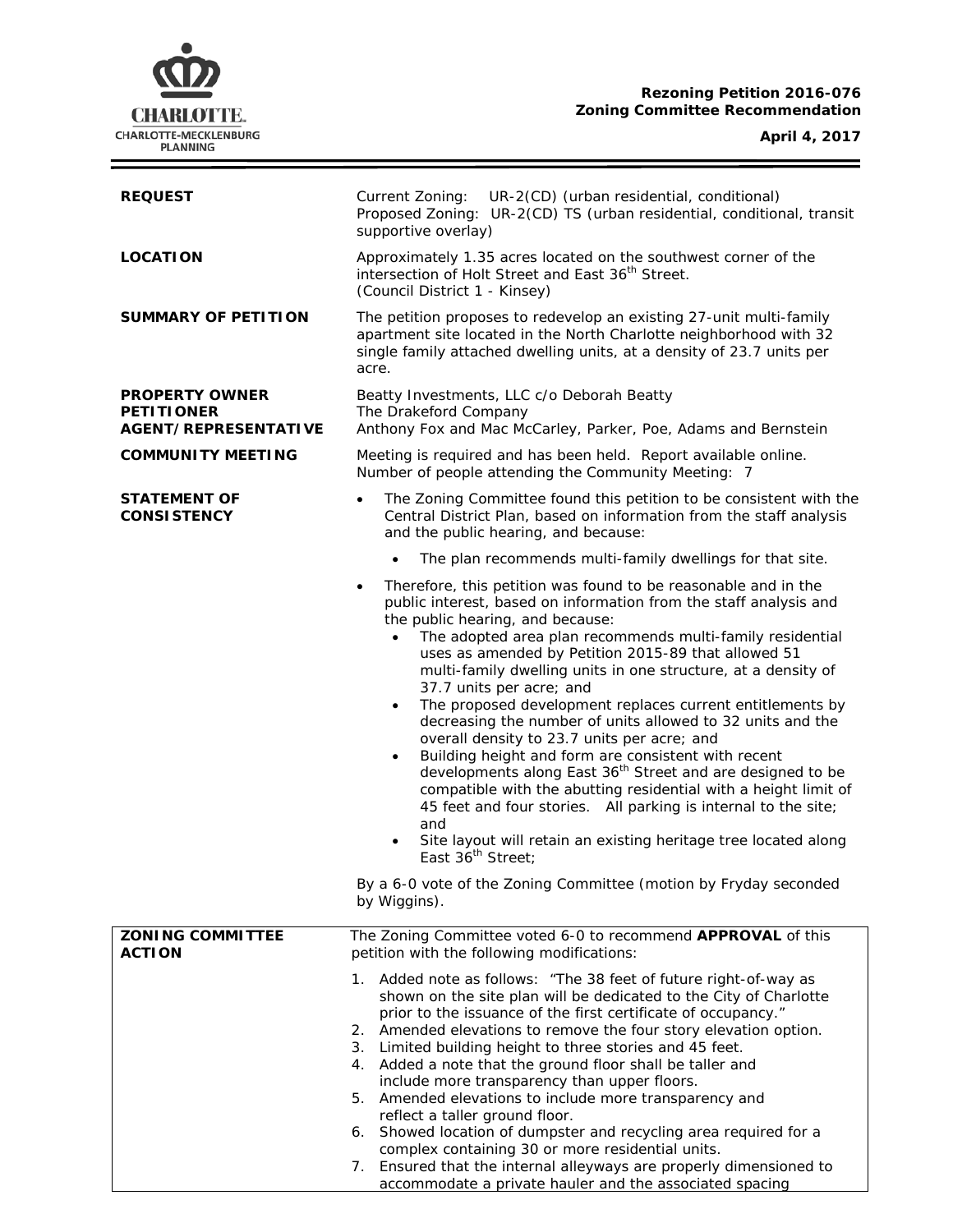|                                                             | 8.                                                      | requirements.<br>Added note that the petitioner will attempt to preserve the existing<br>heritage tree located on the site if possible during site permitting.<br>9. Provided a 16-foot setback along East 36 <sup>th</sup> Street and Holt Street,<br>consistent with previous petition 2015-89, and a four-foot<br>transition zone behind the sidewalk, and commit to providing<br>landscaping in the transition zone. Added a note stating that the<br>principal building will not be allowed in the transition zone;<br>however, stoops, porches, steps, rails and similar items may be<br>located therein.<br>10. Amended Note 9A under heading of Public Art to specify that<br>\$7,500 will be donated to an Arts and Science Council for the<br>neighborhood.<br>11. Amended proposed zoning to reflect UR-2(CD) TS. |  |  |
|-------------------------------------------------------------|---------------------------------------------------------|------------------------------------------------------------------------------------------------------------------------------------------------------------------------------------------------------------------------------------------------------------------------------------------------------------------------------------------------------------------------------------------------------------------------------------------------------------------------------------------------------------------------------------------------------------------------------------------------------------------------------------------------------------------------------------------------------------------------------------------------------------------------------------------------------------------------------|--|--|
| <b>VOTE</b><br><b>ZONING COMMITTEE</b><br><b>DISCUSSION</b> | Motion/Second:<br>Yeas:<br>Nays:<br>Absent:<br>Recused: | Majeed / Wiggins<br>Fryday, Majeed, McClung, Spencer, Watkins and<br>Wiggins<br>None<br>Lathrop<br>None<br>Staff provided an update on the petition pointing out that there are no<br>outstanding site plan issues. Staff noted that the petition is consistent<br>with the Central District Plan, which recommends multi-family dwellings                                                                                                                                                                                                                                                                                                                                                                                                                                                                                   |  |  |
| <b>STAFF OPINION</b>                                        |                                                         | for the site. There was no further discussion.<br>Staff agrees with the recommendation of the Zoning Committee.                                                                                                                                                                                                                                                                                                                                                                                                                                                                                                                                                                                                                                                                                                              |  |  |

# **FINAL STAFF ANALYSIS**

## **(Pre-Hearing Analysis online at [www.rezoning.org\)](http://www.rezoning.org/)**

### **PLANNING STAFF REVIEW**

### • **Proposed Request Details**

The site plan accompanying this petition contains the following provisions:

- Maximum of 32 single family attached dwelling units.
- Units will be accessed via an internal driveway off East 36<sup>th</sup> Street.
- Units with primary frontage along a public street shall have no garages oriented towards the public street.
- All buildings will be limited to three stories and 45 feet in height.
- Exterior building materials consist of fiber cement panel/siding and brick veneer. Vinyl is prohibited as an exterior building material except for windows, soffits, garage doors, fences and handrails.
- Building elevations provided.
- An eight-foot wide planting strip and eight-foot wide sidewalk will be provided along the site's frontage on East  $36<sup>th</sup>$  Street and Holt Street. Sidewalks and planting strips may meander to save existing trees.
- A 10-foot landscape buffer that may be reduced to eight feet in width with a wall will be established along the rear and west property lines.
- Providing a concrete waiting pad for the existing CATS bus stop located at the corner of East 36<sup>th</sup> Street and Holt Street.
- Petitioner will donate a minimum allowance of \$7,500 to the Art and Science council for the neighborhood for the purposes of installation and purchase of public art. This art may be free standing or integrated within the East 36<sup>th</sup> Street frontage of the site but will not be used for advertisement purposes.
- **Public Plans and Policies**
	- The *Central District Plan* (1993) recommends multi-family uses for this site, as amended by Petition 2015-89, which allowed 51 multi-family dwelling units, at a density of 37.7 units per acre.

### • **TRANSPORTATION CONSIDERATIONS**

This site is located at the unsignalized intersection of a minor thoroughfare and a local street. The site plan adds an eight-foot sidewalk and eight-foot planting strip to the existing two